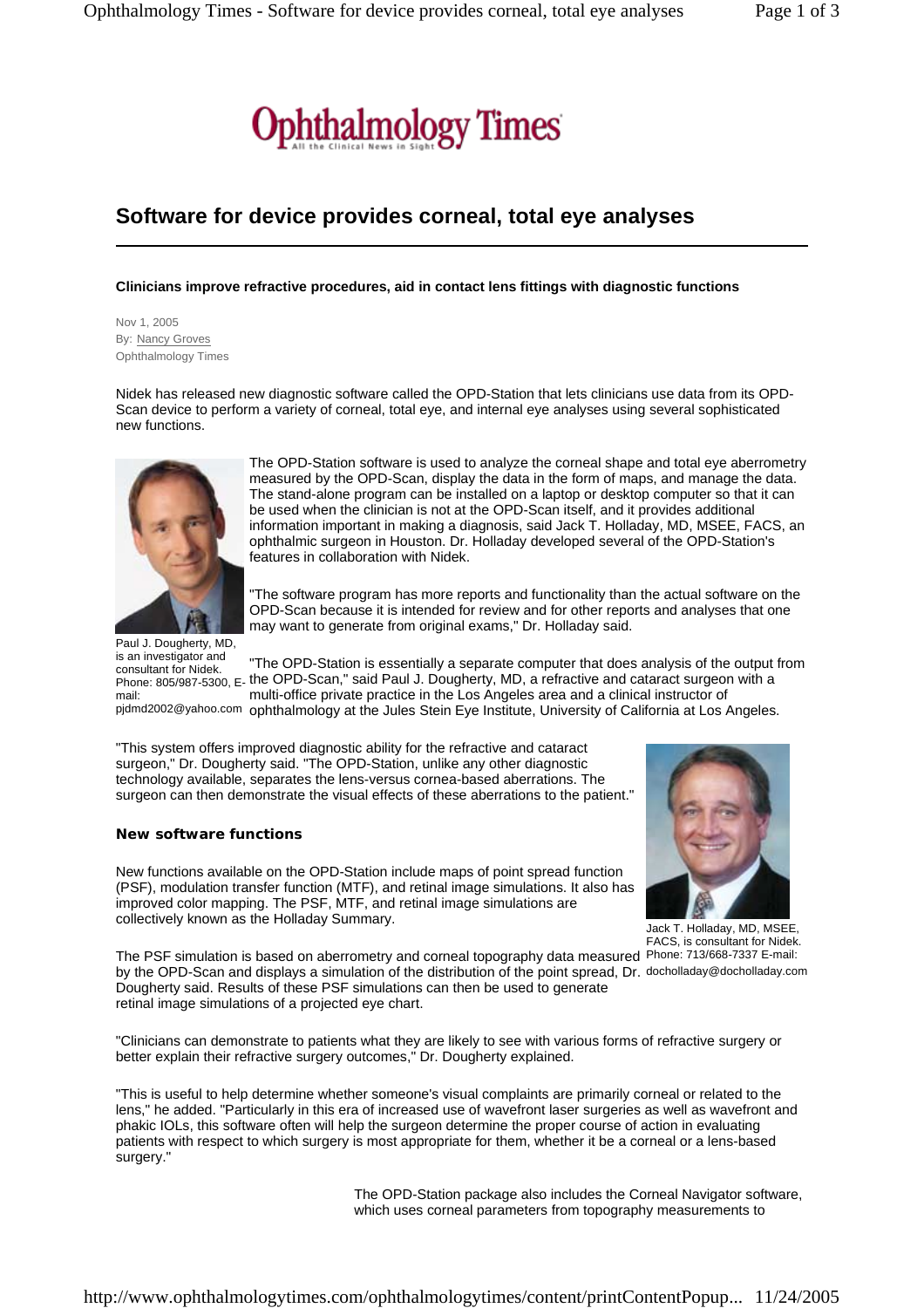

produces a differential diagnosis, with eight kinds of corneal classification determined by neural network analysis. The Navigator software shows the statistical possibility by percentage that the cornea is normal or falls into: astigmatism, suspected keratoconus, keratoconus, pellucid marginal degeneration, post-myopic refractive surgery, post-hyperopic refractive surgery, post-penetrating keratoplasty, or other irregular astigmatism.

determine corneal features. The software analyzes the topography and

The developers programmed the software to recognize the different conditions, but the technology is not perfect.

used to analyze the corneal shape and total eye aberrometry measured by the OPD-Scan, display the data in the form of maps, and manage the data. (Photo courtesy of

Figure 1 The OPD-Station software (Nidek) is "The limitation is that the neural network can never answer a question or pick up a diagnosis that it hasn't been trained to recognize. It can't be any smarter than the data that were put in," Dr. Holladay said.

For example, because today's improved LASIK techniques scarcely alter the cornea, it is difficult for the software program to differentiate between normal eyes and those that have had successful LASIK, Dr. Holladay said. Nidek)

"The software cannot be used to diagnose a particular disease definitively," Dr. Dougherty said. "It assists the surgeon in helping determine whether or not a patient has one of these pathologies, in combination with other diagnostic tools such as slit-lamp examination, clinical history, retinoscopy, and manual keratometry."

While the OPD-Scan device and the OPD-Station software are approved by the FDA, the Corneal Navigator was still under review as of early October. Nidek developed the Corneal Navigator in collaboration with Stephen D. Klyce, PhD, and Michael K. Smolek, PhD.

The Holladay Summary Report function of the OPD-Scan exemplifies Dr. Holladay's views on the importance of efficiency and comprehensive data.

"My philosophy for the topographers and for the wavefront devices has always been the same. You have to be able to provide the doctor with a single report that the technicians have taken that is placed in the patient's chart so that when the doctor is in the room examining the patient he or she can look over this report and have all of the information needed to make a clinical decision," he explained.

"Very few doctors have time to sit down at an instrument and go through all of the reports and the analyses and then examine the patient. You can't see 20 or 40 patients a day if you don't have that report when you see the patient," he added.

When this report is printed, the two maps at the top are wavefront and higher-order wavefront. One characteristic of the wavefront map is particularly valuable, Dr. Holladay said, explaining that the OPD-Scan measures wavefront in diopters, providing a spatial refraction that identifies the refractive error at every point in the pupil.

"The wavefront map on the OPD can actually be expressed in diopters, exactly the same way we express the corneal topography map, making it easier to evaluate the maps," Dr. Holladay said. "It allows clinicians to apply all the knowledge that they have accumulated over the last 20 to 25 years of reading topography maps directly to wavefront maps. If the map is in micrometers, one can't look at a topography map and a wavefront map and make any comparisons because the units are totally different and the displays look different."

## **Finding value of maps**

The value of these two maps is that the wavefront (OPD) map, expressed in diopters, provides all of the aberrations in the eye, while the higher-order map removes sphere and cylinder and shows which aberrations can and cannot be corrected with glasses, Dr. Holladay said.

The second pair of maps consists of the refractive map and the local radius of curvature map, the two most important maps for topography, he continued. The refractive map shows the change in power across the surface of the cornea, while the local radius map shows in more detail the minor fluctuations in the radius of the cornea.

In the lower left corner is an internal OPD that lets clinicians look at the difference between the corneal topography map and the whole eye map, take the difference, and see the internal optics of the eye, primarily the crystalline lens, Dr. Holladay said. The last map, in the lower right corner, is the MTF, a graph that shows the performance of the eye at all spatial frequencies.